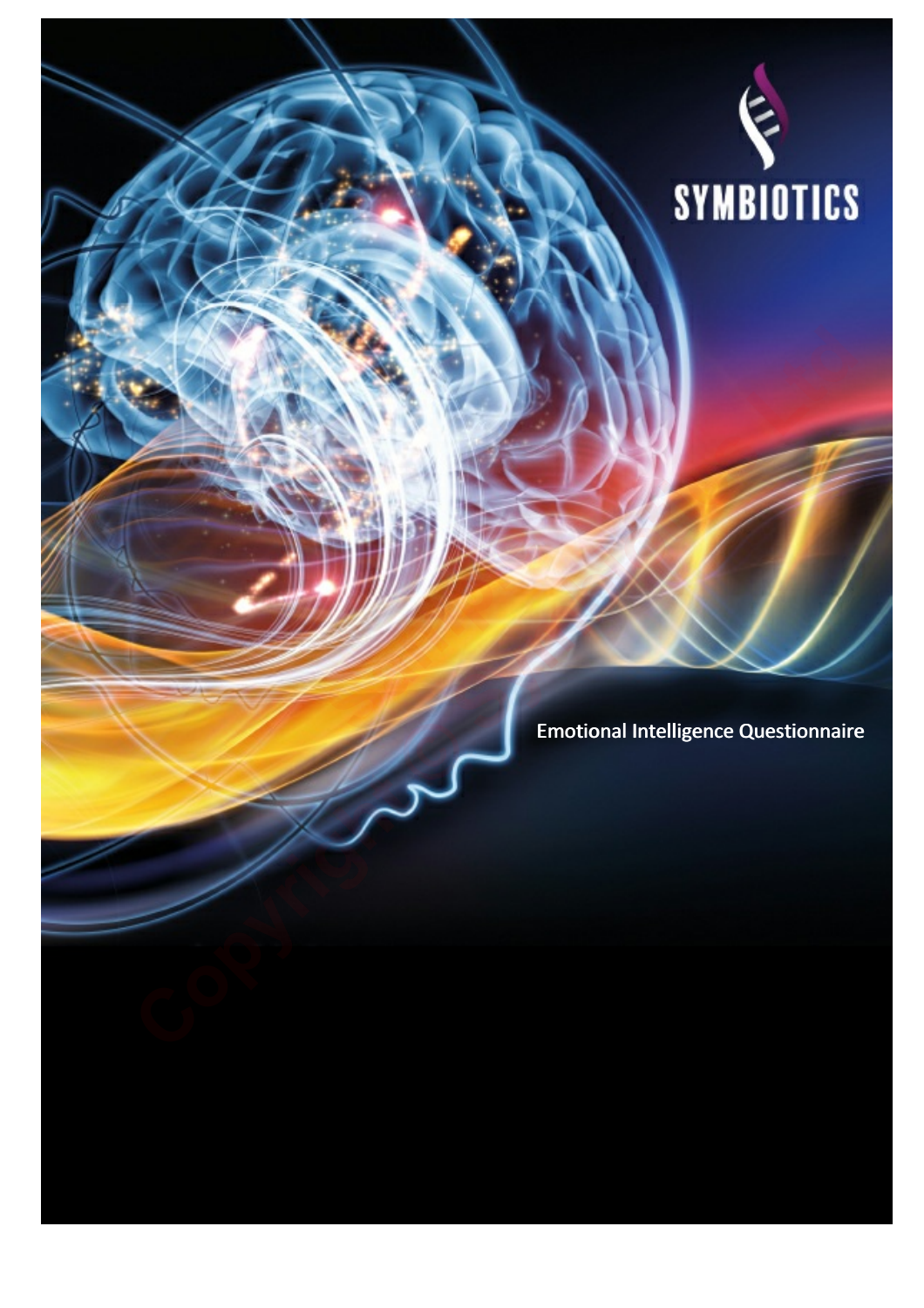

# The following pages provide an example of our **Emotional Intelligence Questionnaire report**

The following pages provide an extract of our Emotional Intelligence Questionnaire report. The full report contains detailed text to help interpret the results and additional development guidance to support the individual's progression. **Intelligence Questio**<br>
ages provide an extra<br>
stionnaire report. The<br>
help interpret the res<br>
it guidance to sunnort **COPY THE SYMBIOTICS**<br>
The following pages provide an example of our<br>
Emotional Intelligence Questionnaire report<br>
The following pages provide an extract of our Emotional<br>
Intelligence Questionnaire report. The full report

This report is designed to be client focused and needs to be interpreted by a certified individual using our supplied Report Interpretation Guide. The certified individual can provide feedback to the candidate.

For candidates purchasing this test via Symbiotics eCommerce system, the report you receive will contain additional text to help you interpet your scores and develop your approach. A feedback session with one of our Psychologists is also included.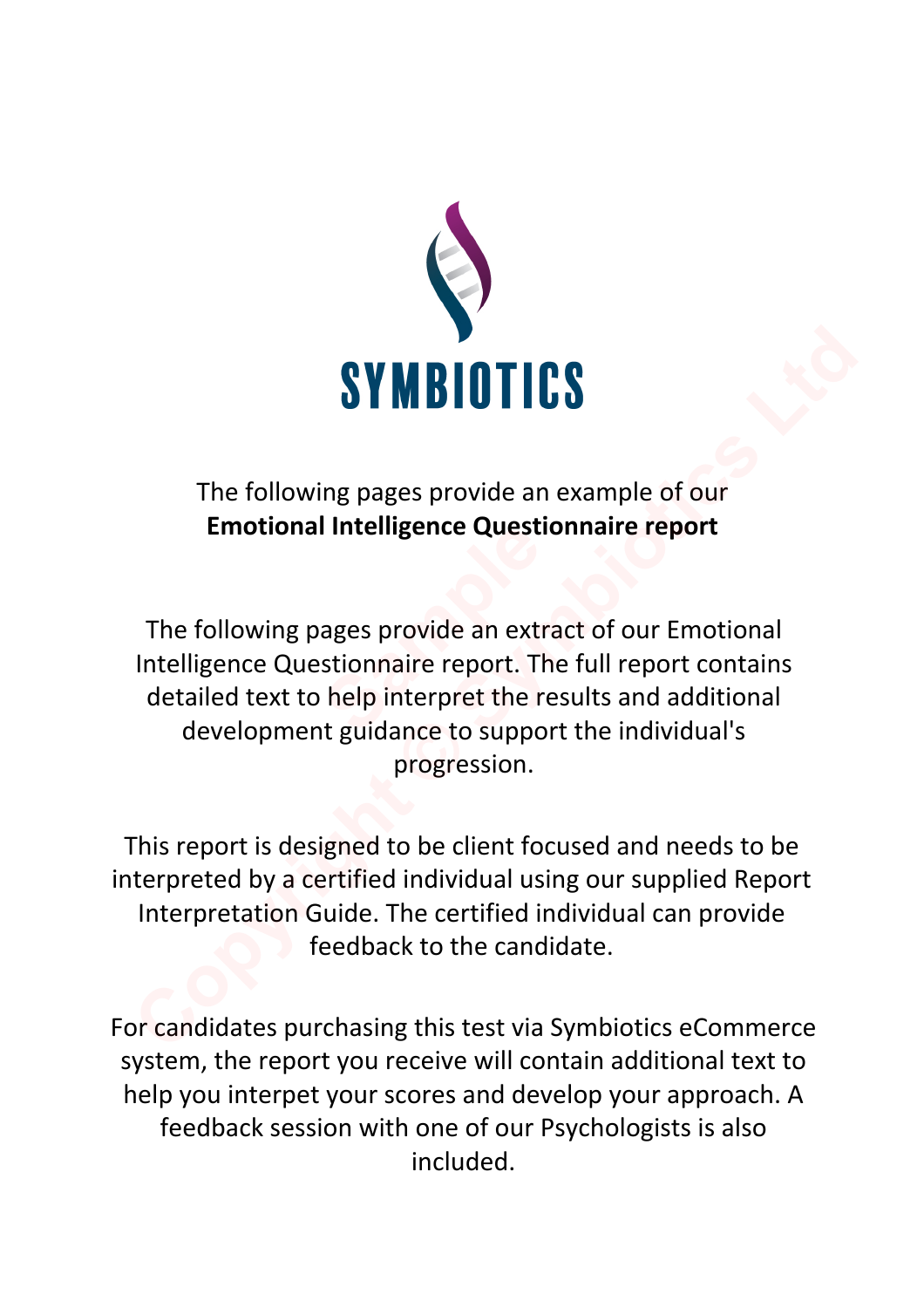

## About this test:

This report provides feedback about the test you recently completed. Your result for each section will be expressed as a sten score, presented on a 1-10 scale. The block colour on the scale represents your sten score and the two shaded blocks either side indicate the range your score may fluctuate over time.

It is important to re-iterate that there are no right or wrong answers, no good or poor scores. The results are based on statistics – the higher your score the more likely you are to show some of the behaviours listed as typical of high scorers. However, this is not to say that you WILL exhibit these behaviours – our behaviours are under our conscious control and we can, and do, modify our behaviours most of the time. It is just that behaviours that are more natural to us, that is, those behaviours that fit with our personality, are easier to demonstrate and therefore more likely to be seen.



## Comparison group:

To gain a full understanding of your performance on the test, your test score has been compared to that of a large group of individuals who have taken these tests in the past. This is known as a comparison group.

#### Interpreting stens:

Sten 1: stronger preference than about 1% of the comparison group Sten 2: stronger preference than about 5% of the comparison group Sten 3: stronger preference than about 10% of the comparison group Sten 4: stronger preference than about 25% of the comparison group Sten 5: stronger preference than about 40% of the comparison group Sten 6: stronger preference than about 60% of the comparison group Sten 7: stronger preference than about 75% of the comparison group Sten 8: stronger preference than about 90% of the comparison group Sten 9: stronger preference than about 95% of the comparison group Sten 10: stronger preference than about 99% of the comparison group

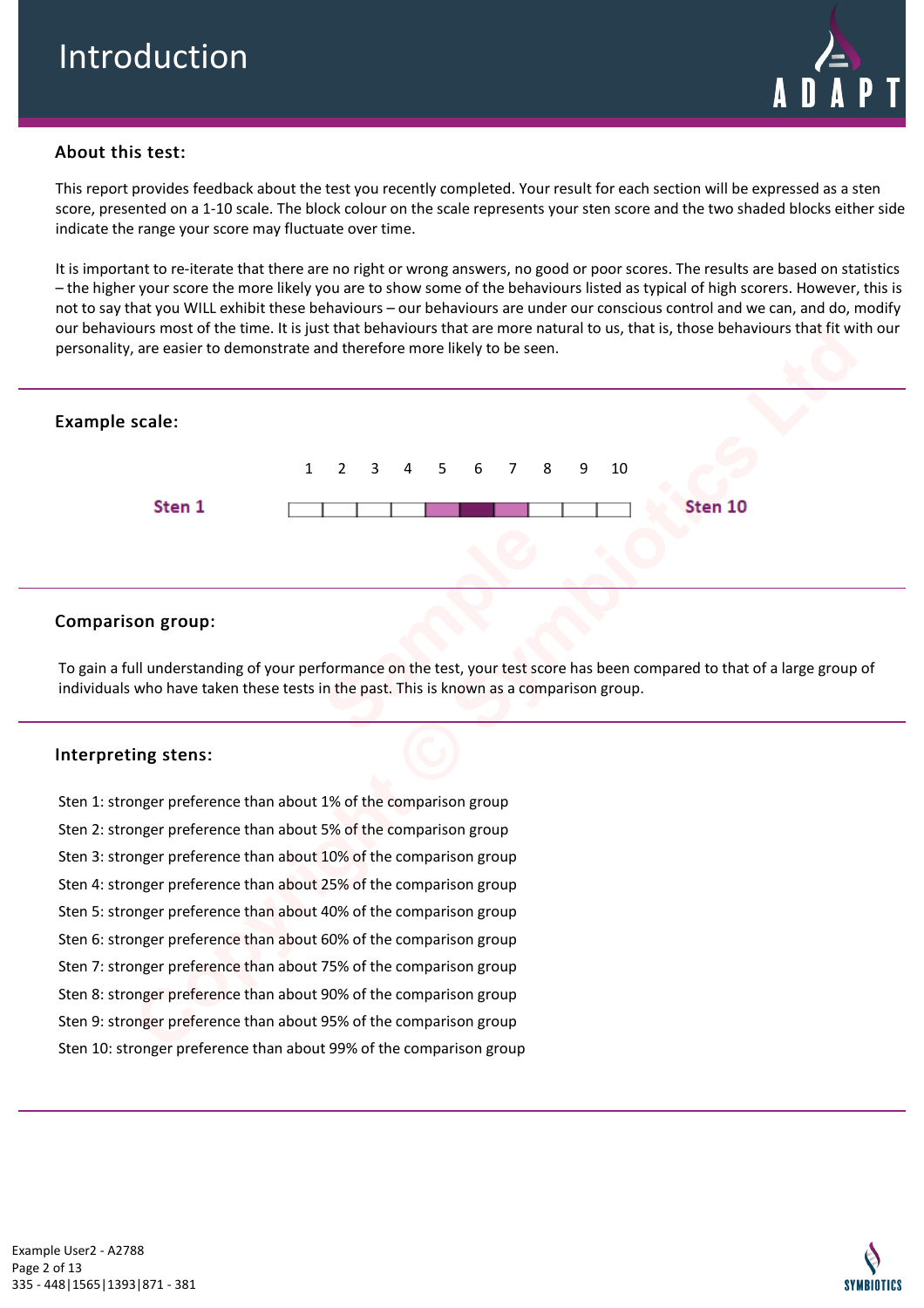

# Introduction

You recently completed the Emotional Intelligence personality questionnaire, and this booklet contains the profile that resulted from your answers.

It is important to re-iterate that there are no right or wrong answers, no good or poor scores. Your emotional intelligence is complex and defines you as an individual from all the other humans on this planet. Emotional Intelligence profiling is used to help employers to understand your behavioural and coping style preferences, and how these might impact on a potential or actual career, job choice or development path.

To express your scores, your answers have been compared to what is called a 'norm' group; that is, a group of people who have completed the questionnaire.

You will see on the profile sheet that you have been given a score that lies between 1 and 10. The scores are on a scale called 'Stens' which follow a normal distribution. The 'average' professional worker scores between 4 and 7 on any trait, with 68% of the population falling into this range. 16% of the professional population will score 1 to 3, and 16% will score 8 to 10. The further you are from the mid-point the more likely you are to exhibit the behaviours for that scale. You will find more information later in this report booklet about the typical behaviours of someone who scores like you. your scores, your answers have been compared to what is called a "norm" group; that is, a group of people whe<br>conted the questionnaire.<br>The which follow a normal distribution . The "average" professional worker scores betw

You will also see that the boxes either side of the one with your score are shaded. This is to represent the fact that your scores may fluctuate slightly over time: If you were to complete the questionnaire again tomorrow or next week, you would probably not answer the questions exactly the same. However, it is probable that your score would fall somewhere within these boundaries.

Remember, though, that this is all based on statistics – the higher your score the more likely you are to show some of the behaviours listed as typical of high scorers. However, this is not to say that you WILL exhibit these behaviours – our behaviours are under our conscious control and we can, and do, modify our behaviours most of the time. It is just that behaviours that are more natural to us, that is, those behaviours that fit with our current level of emotional intelligence, are easier to demonstrate and therefore more likely to be seen. If you were to complete the question<br>In exactly the same. However, it is pro<br>I on statistics – the higher your score<br>Is and the same of the sample of the same that yer and do, modify our that is, those behaviours that fit

## Emotional Intelligence

Emotional intelligence is recognised as a predictor of future performance in management effectiveness. The Emotional Intelligence questionnaire assesses the individual's ability to recognise emotion and ability to effectively regulate their behaviour. This can be applied within organisational settings where an individual may be required to empathise with others or adapt to the external environment.

Our model of Emotional Intelligence therefore looks at three areas: Emotions of the individual; emotions of others; emotions of the situation. These are further broken down into the individual's results in the following 7 attributes: 'Understanding own emotions', 'Expressing own emotions', 'Self-control', 'Understanding other's emotions', 'Empathy', 'Tolerance of stress', and 'Adaptability'.

These attributes provide an overall of an individual's emotional intelligence. The report also contains a measure of selfreport management.

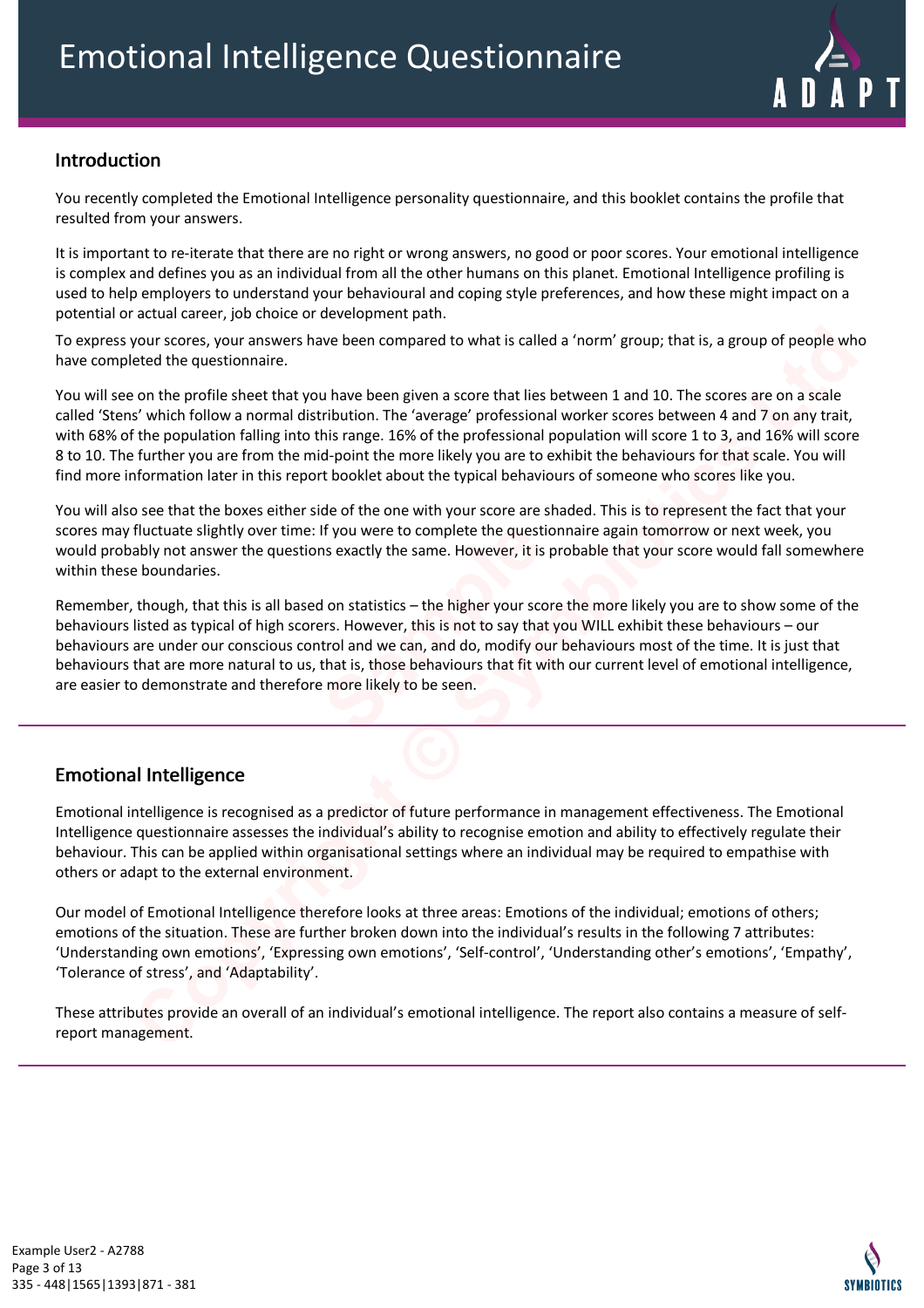The Emotional Intelligence model developed by Symbiotics covers three areas: tional Intelligence m<br>• Own Emotions<br>• Others' Emotions • Own Emotions<br>• Own Emotions<br>• Others' Emotions<br>• Situational Emotions

- 
- Own Emotions<br>• Others' Emotions<br>• Situational Emotions
- 

These are further broken down into seven trait scales, and one Impression Management scale.